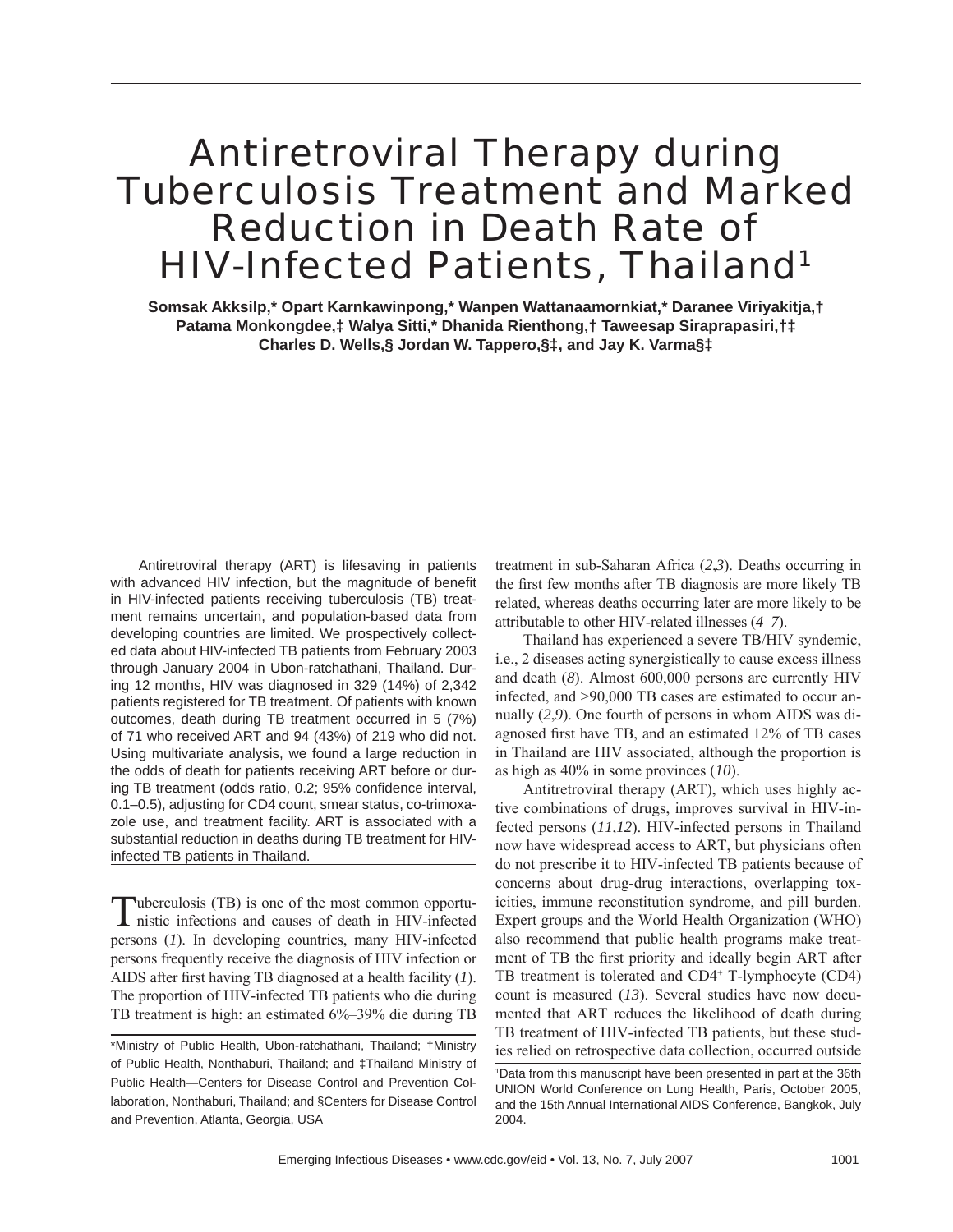## RESEARCH

routine public health programs, or involved resource-rich countries without large TB or HIV epidemics (*14*–*18*). In this study, we analyzed data from a prospective, population-based surveillance system to estimate the benefit of ART on reducing mortality during TB treatment in HIVinfected TB patients living in rural Thailand.

### **Methods**

### **Setting**

Ubon-ratchathani is a large, predominantly rural province in northeastern Thailand with a population of 1.7 million persons. The rate of reported TB cases is 145/100,000 persons, and HIV prevalence in women attending public antenatal clinics was 0.6% (in 2004). Treatment of TB or HIV is offered by 25 health facilities, including 20 Ministry of Public Health (MOPH) hospitals, 3 private hospitals, 1 military hospital, and 1 MOPH outpatient TB and HIV referral clinic. Except for those who are seriously ill, TB and HIV patients are managed in outpatient specialty clinics at these facilities.

## **Data Collection**

In 2003, the US Centers for Disease Control and Prevention (CDC) began collaborating with the MOPH and Ubon-ratchathani Province on a special project to enhance surveillance, monitoring, evaluation, and treatment of TB, HIV-associated TB, and multidrug-resistant TB (MDR TB) in a project known as the Thailand TB Active Surveillance Network. For all patients with a diagnosis of TB in any of the 25 participating healthcare facilities, public health staff recorded standardized epidemiologic data, collected sputum specimens for laboratory testing (including staining for acid-fast bacilli [AFB], mycobacterial culture, species identification, and drug-susceptibility testing), and offered HIV counseling and testing.

Sputum specimens were collected for AFB staining and culture at the beginning of TB treatment. Specimens were cultured at an MOPH laboratory in the province on Ogawa (February–March 2003) or Lowenstein-Jensen agar (April 2003–January 2004) by using standard methods, and isolates were sent to the MOPH national reference laboratory for drug-susceptibility testing. Public health staff from the TB program collected patient data prospectively from routine medical and laboratory records, recorded data in a modified version of the standard national TB register, and entered data into an electronic database.

## **Patient Population**

All persons registered for TB treatment, regardless of their final diagnosis, were considered TB patients, consistent with WHO guidelines (*19*). We restricted our analysis to TB patients who had laboratory confirmation of HIV infection and who were registered for TB treatment from February 2003 through January 2004. Patient outcomes were only recorded through the end of TB treatment, which was usually 6 months after treatment initiation; no data about outcomes were recorded after the end of TB treatment.

For TB treatment, patients received standardized regimens, consistent with WHO guidelines; new (not previously treated) patients received isoniazid, rifampin, ethambutol, and pyrazinamide (*18*). HIV-infected TB patients were referred to HIV-related care and treatment, but individual physicians used their own clinical judgment about measuring CD4 count, providing opportunistic infection prophylaxis or ART, and managing other clinical conditions. When measured, CD4 counts were usually checked within the first month of TB treatment. Thai MOPH guidelines recommend that HIV-infected patients with CD4 <200 cells/mm3 receive co-trimoxazole and stavudine, lamivudine, and nevirapine (known as "GPO-vir"); in patients with TB, efavirenz is recommended instead of nevirapine.

#### **Defi nitions**

Standard WHO definitions were used to categorize patients according to previous TB treatment history, type of TB (sputum smear–positive, pulmonary; sputum smear– negative, pulmonary; extrapulmonary), and treatment outcome. Consistent with WHO guidelines, we classified all deaths occurring during TB treatment, whether the cause was known or not, as a TB death (*18*).

We classified ART use according to whether ART was begun before TB treatment, begun during TB treatment, or not taken during TB treatment. We classified co-trimoxazole use as either taken or not taken during TB treatment. No data on interruptions of ART or co-trimoxazole treatment were collected; for the purposes of surveillance, any patient already taking or started on ART or co-trimoxazole was considered to be taking it throughout TB treatment. We stratified CD4 count (cells/mm<sup>3</sup>) as  $\leq 50$ , 50–99, 100– 199, and  $\geq$ 200.

#### **Data Analysis**

For descriptive analysis, all patients were included. For univariate and multivariate analysis of risk factors for death, we restricted our analysis to TB patients with an outcome of cured, completed, failed, or died; we excluded patients who defaulted on treatment or transferred out, because their final treatment outcome was not known. Patients with an outcome of failure were combined with those who were cured or completed treatment, since all 3 groups were known to have survived the first 6 months of TB treatment. We calculated relative risk (RR) for factors associated with death in patients with all forms of TB and in the subset of patients with pulmonary, sputum smear–positive TB.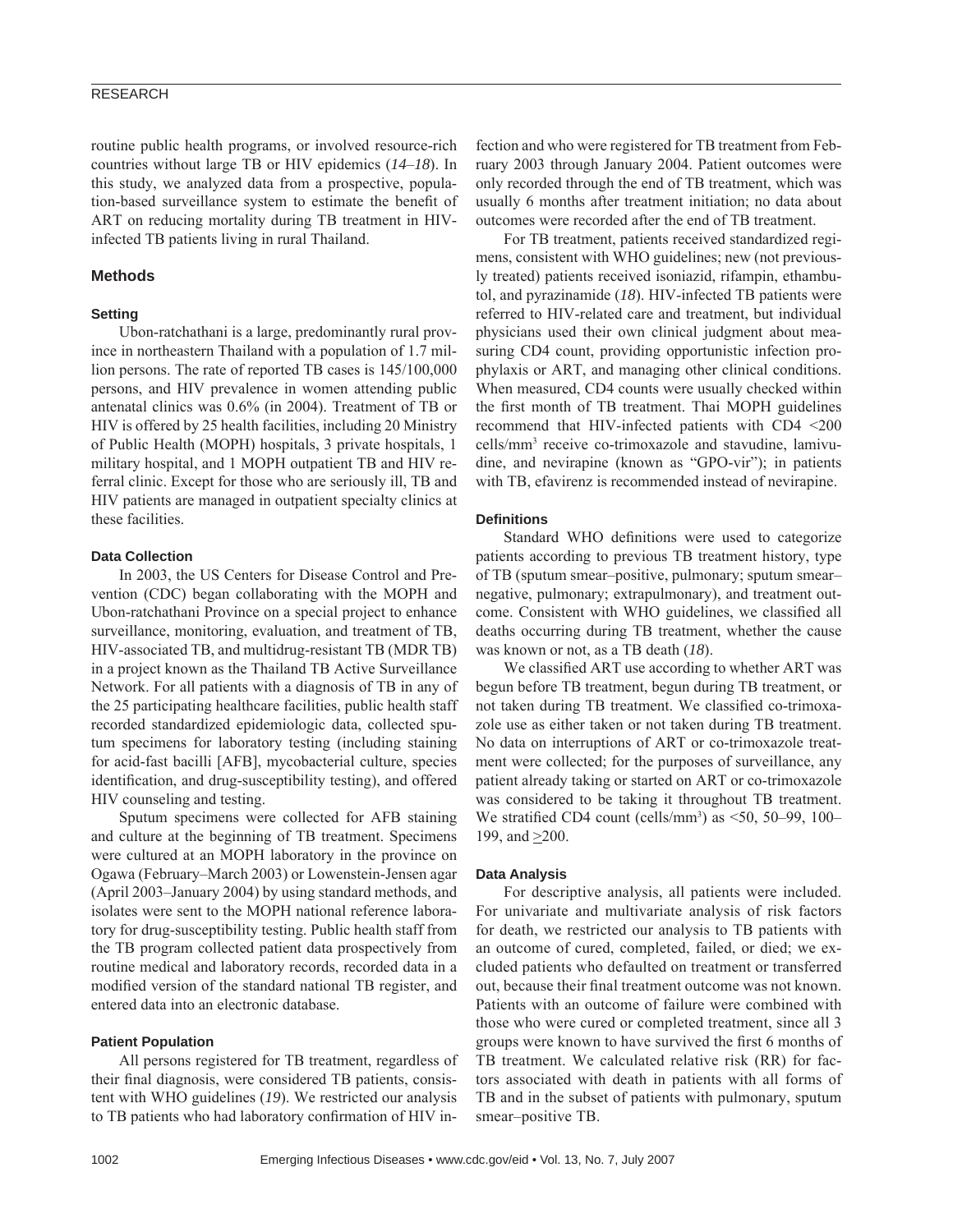For multivariate analysis, we calculated adjusted odds ratios (OR) for factors associated with death by using logistic regression. Variables were chosen based on >1 of the following: statistical significance ( $p<0.05$ ) in univariate analysis, biologic plausibility, or previously published evidence. Because 41% of patients had data missing for CD4 count, we performed several analyses to explore the impact of missing CD4 count on our final model estimates, including the following: 1) classifying patients with unknown CD4 as a separate strata in analysis; 2) recoding patients with unknown CD4 as having CD4 <50 cells/mm3 ; 3) recoding patients with unknown CD4 as  $CD4 > 200$  cells/mm<sup>3</sup>; and 4) excluding all patients with unknown CD4 from the analysis. Because rates of default were high and cases of default may actually be deaths, we also recoded cases of default as death and repeated all multivariate analyses. In analyses for which there were no outcomes in some CD4 strata, we logtransformed the CD4 count and modeled it as a continuous variable (*20*). The protocol for this project was reviewed by the Thailand MOPH and CDC and the study was found to be surveillance and public health program implementation and not human subjects research requiring oversight by an institutional review board.

## **Results**

From February 2003 through January 2004, 2,342 patients were registered for TB treatment in Ubon-ratchathani Province. Of these, 225 (10%) were known to be HIV infected before their TB diagnosis. Of the remaining 2,117 patients, 1,626 (77%) received HIV pretest counseling, 680/1,626 (42%) agreed to HIV testing, and 104/680 (15%) were found to be HIV infected. In all, 329 (14%) of the 2,342 total TB patients were either known to be HIV infected before TB diagnosis (225; 68% of all TB/HIV patients) or were identified as HIV infected after testing through the TB program (104; 32% of all TB/HIV patients).

The median age of the 329 HIV-infected TB patients was 32 years (range 10 months–68 years), 112 (34%) were female, and 307 (93%) had new TB cases (Table 1). TB was classified as sputum smear–positive in  $120 (36\%)$ , sputum smear–negative in 107 (33%), and extrapulmonary in 102 (31%). CD4 count was unavailable or not performed in 134 (41%). Of the 195 patients with CD4 results available, the median CD4 count was 53 cells/mm<sup>3</sup> (range  $1-873$ ); 93% had CD4 <200 cells/mm3 .

Sputum cultures were performed in 145 (64%) of 227 patients with pulmonary TB, including 93 (78%) of 120 with sputum smear–positive TB and 52 (49%) of 107 with sputum smear–negative TB (Table 2). Of the 93 patients whose sputum smears were positive and who had a culture performed, 65 (70%) grew *Mycobacterium tuberculosis* (MTB); of these,  $4(6%)$  isolates were resistant to at least isoniazid and rifampin, i.e., MDR TB. Of the 52 sputum

#### Antiretroviral Therapy and Tuberculosis

Table 1. Characteristics of HIV-infected patients with tuberculosis (TB), Ubon-ratchathani, February 2003 through January 2004

|                                                                  | Patients                   |
|------------------------------------------------------------------|----------------------------|
| Characteristic                                                   | $(N = 329)$ , no. $(\%)$   |
| Female                                                           | 112 (34)<br>$32(0.8 - 68)$ |
| Median age, y (range)                                            |                            |
| Type, location of TB                                             |                            |
| Sputum smear-positive, pulmonary                                 | 120 (36)                   |
| Sputum smear-negative, pulmonary                                 | 107 (33)                   |
| Extrapulmonary                                                   | 102 (31)                   |
| Category of TB<br><b>New</b>                                     |                            |
|                                                                  | 307 (93)                   |
| Treatment after interruption, failure,<br>default, or relapse    | 11 $(4)$                   |
| Other                                                            | 11(3)                      |
| HIV status known before TB diagnosis                             | 225 (68)                   |
| CD4 count (cells/mm <sup>3</sup> )                               |                            |
| < 50                                                             | 95 (29)                    |
| $50 - 99$                                                        | 39(12)                     |
| 100-199                                                          | 36 (11)                    |
| >200                                                             | 25(8)                      |
| Unknown                                                          | 134 (41)                   |
| Received co-trimoxazole during TB<br>treatment                   | 225 (68)                   |
| Received antiretroviral therapy (ART)                            |                            |
| Before TB diagnosis                                              | 30(9)                      |
| During TB treatment                                              | 45 (14)                    |
| Not prescribed ART                                               | 254 (77)                   |
| Among patients receiving ART, regimen<br>prescribed ( $n = 75$ ) |                            |
| Stavudine/Lamivudine/Nevirapine                                  | 38 (51)                    |
| Stavudine/Lamivudine/Efavirenz                                   | 35 (47)                    |
| Other                                                            | 2(2)                       |
| Treatment outcome                                                |                            |
| Cured                                                            | 61 (19)                    |
| Completed                                                        | 126 (38)                   |
| Failure                                                          | 4(1)                       |
| Default                                                          | 31(9)                      |
| Transfer                                                         | 4(1)                       |
| Change of diagnosis                                              | 4(1)                       |
| Died                                                             | 99 (30)                    |

smear–negative patients with a culture performed, only 3 (6%) were culture positive, and none exhibited MDR TB.

Before TB treatment, 30 (9%) patients were receiving ART; an additional 45 (14%) patients began ART during TB treatment; and the remaining 254 (77%) patients did not receive ART before or during TB treatment. In 40 of the 45 patients who began ART during TB treatment and in whom a date of starting ART was available, the median time between TB diagnosis and ART initiation was 93 days (range 0–170 days). Among all patients receiving ART, 38 (51%) received a combination regimen of stavudine, lamivudine, and nevirapine; 35 (47%) received efavirenz instead of nevirapine; and 2 (2%) were on other regimens. During TB treatment, 225 (68%) received co-trimoxazole.

Of all 329 patients, 187 (57%) were cured or completed TB treatment; 99 (30%) died during TB treatment. In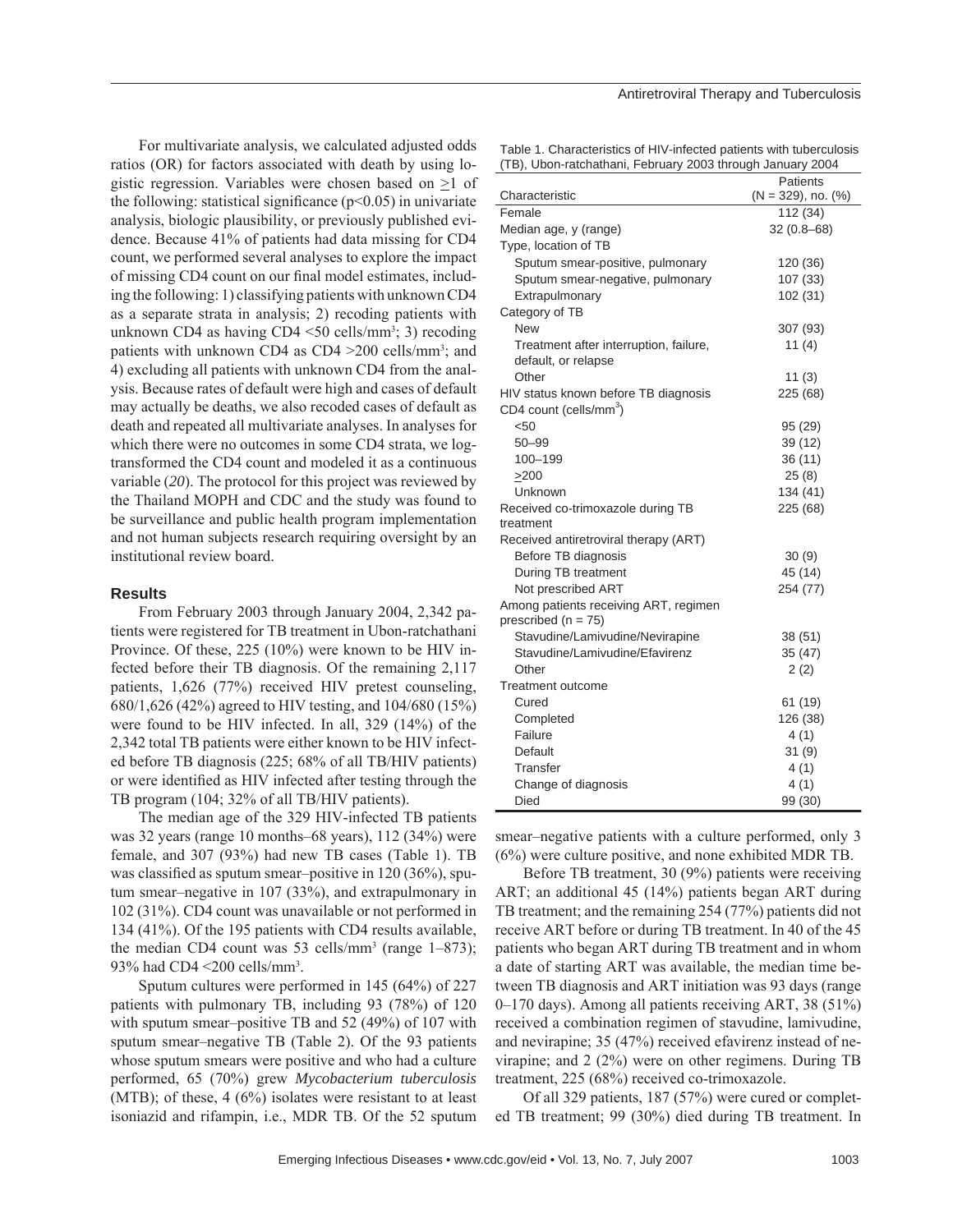## RESEARCH

Table 2. Results of culture and susceptibility testing performed on HIV-infected patients with pulmonary TB, stratified by sputum smear–positive versus –negative results, Ubon-ratchathani, February 2003 through January 2004\*

| Characteristic                                   | Smear-positive ( $n = 120$ ), no. (%) | Smear-negative ( $n = 107$ ), no. (%) |
|--------------------------------------------------|---------------------------------------|---------------------------------------|
| Sputum culture performed                         | 93/120 (78)                           | 52/107 (49)                           |
| Culture positive for nontuberculous mycobacteria | 2/93(2)                               | 0/52(0)                               |
| Contaminated                                     | 5/93(5)                               | 6/52(12)                              |
| Culture negative                                 | 21/93(23)                             | 43/52 (83)                            |
| Culture positive for Mycobacterium tuberculosis  | 65/93 (70)                            | 3/52(6)                               |
| Multidrug-resistant TB                           | 4/65(6)                               | 0/3(0)                                |
| Previously treated                               | 1/4(25)                               | <b>NA</b>                             |
| *TB, tuberculosis; NA, not available.            |                                       |                                       |

the remaining 43 patients, treatment failed (for 4 patients) or the patient defaulted (a WHO term defined as missing at least 2 continuous months of treatment) (31 patients), transferred out (4 patients), or received a final diagnosis other than TB (4 patients). Of the 4 patients with MDR TB, 3 died and 1 was recorded as having failed treatment with final outcome not recorded.

In univariate analysis restricted to the 290 patients with an outcome of cured, completed treatment, failed treatment, or died, we analyzed several factors associated with death during TB treatment. For all TB patients, having an unknown CD4 count was associated with increased likelihood of death, and receiving co-trimoxazole or ART was associated with reduced mortality (Table 3). For ART, 5 (7%) of 71 patients who received ART died compared with 94 (43%) of 219 patients who did not receive ART (RR 0.2;  $95\%$  confidence interval [CI] 0.1–0.4; absolute risk reduction 36; number-needed-to-treat 2.8). For sputum smear–positive TB patients, results were similar; additionally, male patients were at higher risk for death than female patients (RR 2.3, 95% CI 1.1–4.7).

In multivariate analysis adjusted for CD4 count, smear status, hospital providing treatment, and co-trimoxazole use, ART remained strongly associated with reduced mortality during TB treatment (Table 4). The adjusted OR (aOR) for death in patients who received ART before or during TB treatment was 0.2 (95% CI 0.1–0.5) compared with that in patients who did not receive ART. Receiving co-trimoxazole was no longer significantly associated with reduced mortality. We found virtually identical results when we did the following: 1) restricted our analysis to only those patients who received ART during TB treatment compared with patients who did not receive ART during TB treatment; 2) restricted our analysis to previously untreated, non-MDR patients without nontuberculous mycobacteria; 3) coded patients with unknown CD4 as having CD4  $>$ 200 cells/mm<sup>3</sup>, as having CD4  $<$ 50 cells/mm<sup>3</sup>, or as missing (i.e., removed from the analysis). All analyses also produced essentially identical results when we reclassified cases of default as death.

When we restricted our analysis to sputum smear– positive patients, we found a similarly strong beneficial effect for ART. Because no deaths occurred in the group

of smear-positive patients with CD4 >200 cells/mm3 , we modeled CD4 as a continuous variable. The aOR was 0.1 (95% CI 0.0–0.9). Results were similar when we recoded patients with unknown CD4 count as having CD4 equal to 50 cells/mm3 (indicative of profound immunosuppression and imminent risk of death) or 250 cells/mm3 (not eligible for antiretroviral treatment in many country guidelines because they are relatively immune competent). Because of small sample size, we were only able to perform univariate, not multivariate, analysis for the 57 culture-positive patients who had an outcome of cured, completed, failed, or died. One (8%) of 13 culture-positive patients receiving ART died compared with 17 (36%) of 47 culture-positive patients not receiving ART (RR 0.2, 95% CI 0.0–1.5; absolute risk reduction 28; number-needed-to-treat 3.6).

Because patients who died soon after TB diagnosis were also unlikely to have begun ART, we modeled the effect of ART after excluding 32 patients who died in the first month of beginning TB treatment (aOR  $0.1$ , 95% CI 0.0–0.8) and the additional 16 patients who died in the second month (aOR 0.1, 95% CI 0.0–1.2). Results were similar when we recoded patients with unknown CD4 count as having CD4 equal to 50 cells/mm<sup>3</sup> or 250 cells/mm<sup>3</sup>, except that the effect of ART was now statistically significant for the analysis excluding deaths within the first and second months (aOR 0.1, 95% CI 0.0–0.7 for unknown CD4 recoded as 50 cells/mm3 ; aOR 0.1; 95% CI 0.0–0.9 for unknown CD4 recoded as 250 cells/mm<sup>3</sup>).

We explored the effect of co-trimoxazole on mortality for the 218 patients who did not receive ART: 52 (38%) of 137 patients receiving co-trimoxazole died compared with 42 (51%) of 82 patients not receiving co-trimoxazole (RR 0.7, CI 0.6–1.0; absolute risk reduction 13; number-neededto-treat 7.7). The association between co-trimoxazole and survival was not statistically significant when we excluded patients who died in the first month (RR  $0.9$ , CI  $0.5-1.5$ ) or in the first 2 months (RR  $1.2$ , CI  $0.5-3.0$ ) and when we limited the analysis to smear-positive patients (RR 0.8, CI 0.5–1.3). In multivariate analysis of patients who did not receive ART and adjusting for CD4 count, smear status, and hospital providing treatment, co-trimoxazole was not associated with survival (aOR 0.9, CI 0.5–1.9).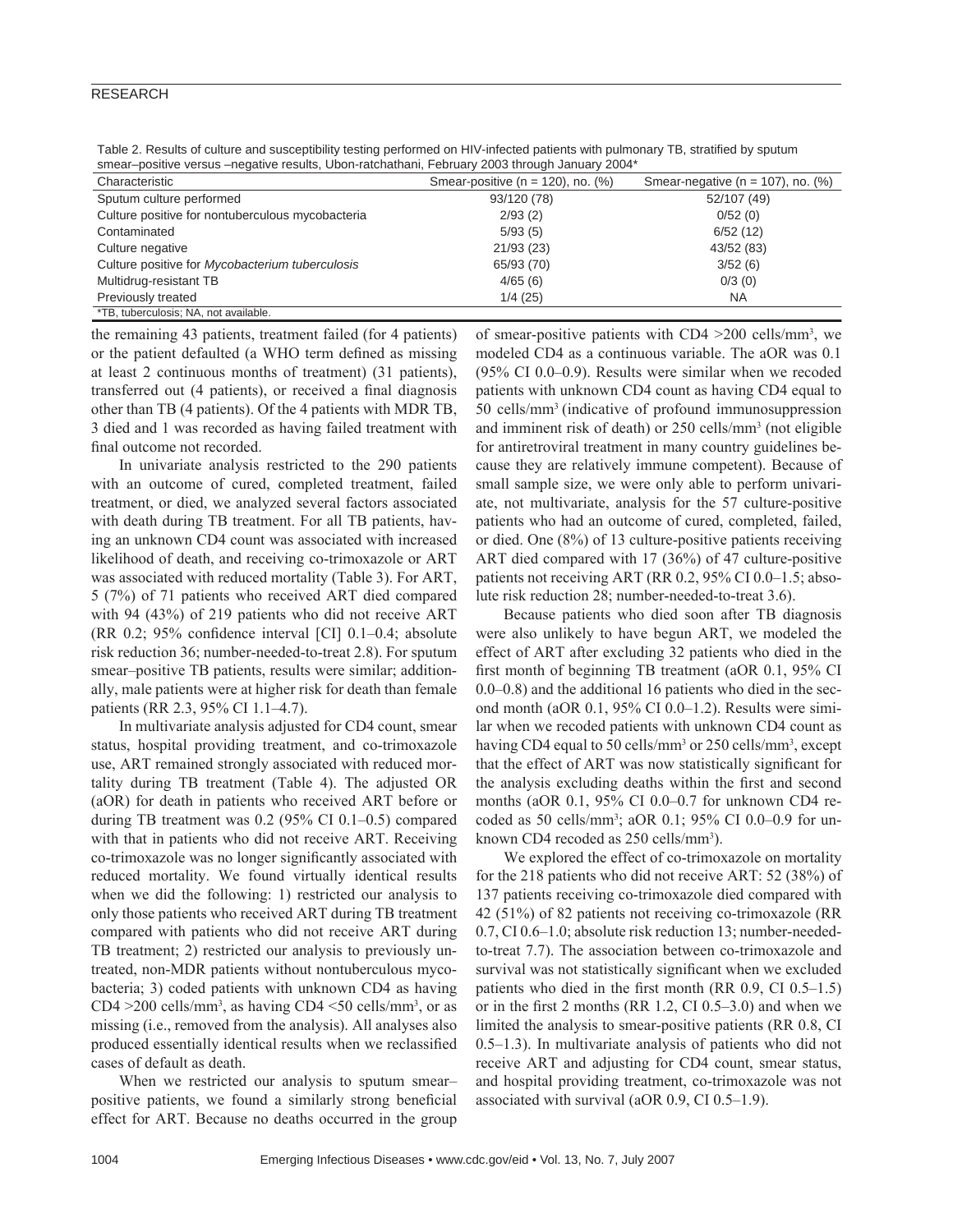| died, stratified by all patients versus pullfionary, smear-positive patients, Obon-ratchatriam, February 2003 through January 2004 |                             |                    |                                          |                    |  |  |
|------------------------------------------------------------------------------------------------------------------------------------|-----------------------------|--------------------|------------------------------------------|--------------------|--|--|
|                                                                                                                                    | All TB patients $(N = 286)$ |                    | Smear-positive TB patients ( $n = 104$ ) |                    |  |  |
| Characteristic                                                                                                                     | Died, no./total (%)         | RR (95% CI)        | Died, no./total (%)                      | RR (95% CI)        |  |  |
| Sex                                                                                                                                |                             |                    |                                          |                    |  |  |
| Male                                                                                                                               | 69/193 (36)                 | $1.2(0.8-1.6)$     | 33/72 (46)                               | $2.3(1.1-4.7)$     |  |  |
| Female                                                                                                                             | 30/97 (31)                  | Ref                | 7/35(20)                                 | Ref                |  |  |
| Age                                                                                                                                |                             |                    |                                          |                    |  |  |
| $<$ 18 $v$                                                                                                                         | 4/19(21)                    | $0.6(0.2-1.4)$     | 0/1(0)                                   | $0(0-0)$           |  |  |
| $18 - 34$ y                                                                                                                        | 60/168 (36)                 | Ref                | 26/60 (43)                               | Ref                |  |  |
| >35y                                                                                                                               | 35/103 (34)                 | $1.0(0.7-1.3)$     | 14/46 (30)                               | $0.7(0.4-1.2)$     |  |  |
| Type, location of TB                                                                                                               |                             |                    |                                          |                    |  |  |
| Sputum smear-positive, pulmonary                                                                                                   | 40/107 (37)                 | Ref                | <b>NA</b>                                | <b>NA</b>          |  |  |
| Sputum smear-negative, pulmonary                                                                                                   | 38/96 (40)                  | $1.1(0.8-1.5)$     | <b>NA</b>                                | <b>NA</b>          |  |  |
| Extrapulmonary                                                                                                                     | 21/87 (24)                  | $0.7(0.4-1.0)$     | <b>NA</b>                                | <b>NA</b>          |  |  |
| CD4 count (cells/mm <sup>3</sup> )                                                                                                 |                             |                    |                                          |                    |  |  |
| $>200$                                                                                                                             | 1/22(5)                     | Ref                | 0/8(0)                                   | Ref                |  |  |
| 100-199                                                                                                                            | 5/33(15)                    | $3.3(0.4 - 26.6)$  | 2/12(17)                                 | Undefined          |  |  |
| $50 - 99$                                                                                                                          | 9/35(26)                    | $5.7(0.8 - 41.6)$  | 1/10(10)                                 | Undefined          |  |  |
| < 50                                                                                                                               | 22/92 (24)                  | $5.3(0.8 - 37.0)$  | 9/34(27)                                 | Undefined          |  |  |
| Unknown                                                                                                                            | 62/108 (57)                 | $12.6(1.9 - 86.3)$ | 28/43 (65)                               | Undefined          |  |  |
| Co-trimoxazole during TB treatment                                                                                                 |                             |                    |                                          |                    |  |  |
| Received                                                                                                                           | 57/208 (27)                 | $0.5(0.4-0.7)$     | 21/71 (30)                               | $0.6(0.4-0.9)$     |  |  |
| Did not receive                                                                                                                    | 42/82 (51)                  | Ref                | 19/36 (53)                               | Ref                |  |  |
| Antiretroviral therapy before or during TB treatment                                                                               |                             |                    |                                          |                    |  |  |
| Received                                                                                                                           | 5/71(7)                     | $0.2(0.1-0.4)$     | 1/23(4)                                  | $0.1(0.0-0.7)$     |  |  |
| Did not receive                                                                                                                    | 94/219 (43)                 | Ref                | 39/84 (46)                               | Ref                |  |  |
| Sputum culture <sup>+</sup>                                                                                                        |                             |                    |                                          |                    |  |  |
| Culture positive                                                                                                                   | 18/60 (30)                  | Ref                | 18/59 (31)                               | Ref                |  |  |
| Not culture positive                                                                                                               | 81/230 (35)                 | $1.2(0.8-1.8)$     | 22/48 (46)                               | $1.5(0.9 - 2.5)$ ‡ |  |  |
| Culture negative                                                                                                                   | 21/60 (35)                  | $1.2(0.7-2.0)$ ‡   | 9/20(45)                                 | $1.5(0.8 - 2.7)$   |  |  |

| Table 3. Univariate analysis of risk factors for death among HIV-infected TB patients with outcomes of cured, completed, failed, or |  |
|-------------------------------------------------------------------------------------------------------------------------------------|--|
| died, stratified by all patients versus pulmonary, smear-positive patients, Ubon-ratchathani, February 2003 through January 2004*   |  |

\*TB, tuberculosis; RR, relative risk; CI, confidence interval; Ref, referent; NA, not applicable.

†"Culture positive" includes all patients with a sputum culture positive for *Mycobacterium tuberculosis* (MTB). "Not culture positive" includes any patients without a culture positive for MTB, regardless of whether they had a specimen sent for culture or not. "Culture negative" includes only patients with a sputum culture negative for MTB.

‡Compared with culture positive.

### **Discussion**

In this prospective, population-based study from a rural province in northeastern Thailand, we documented a high rate of death in HIV-infected TB patients and a substantial reduction in the risk for death during TB treatment for patients receiving ART. In this population, TB occurred predominantly in persons with preexisting HIV diagnoses and low CD4 counts, and, as expected, the CD4 count was inversely related to death. These findings are more consistent with the epidemiology of TB in high-income countries, such as the United States, than that in sub-Saharan Africa, where studies have found that most TB and HIV have not previously been diagnosed in patients with HIV infection and that TB occurs across a broad spectrum of immune suppression (*21*–*26*). Although CD4 counts were not recorded for many patients in this study, we can infer from the high mortality in these patients that their CD4 counts were probably low. Research would be needed to document whether data from this evaluation are representative of other settings in Thailand or Southeast Asia. That TB occurred predominantly in persons with advanced, diagnosed HIV

infection suggests that interventions targeted specifically at HIV-infected patients—such as early ART, treatment of latent TB infection, and earlier screening for and treatment of TB disease in household contacts of TB patients and during routine HIV care—are also needed to reduce incidence and mortality of HIV-associated TB.

Given the advanced immune suppression in this population, that ART improved survival during TB treatment is not surprising. The magnitude of benefit, however, was substantial. Treating 3 HIV-infected TB patients with ART in this population would translate into 1 life saved during TB treatment. In fact, co-trimoxazole, which is known to save lives during TB treatment in Africa (*27*), was not significantly associated with survival after adjusting for ART use. Co-trimoxazole protects AIDS patients against a wide range of infections that commonly occur in Thailand, including *Pneumocystis jirovecii* and *Toxoplasma* sp. (28). We were not able to demonstrate a survival benefit of co-trimoxazole in patients receiving ART or those not receiving ART. We do not know whether this is a true phenomenon or attributable to bias, misclassification, or small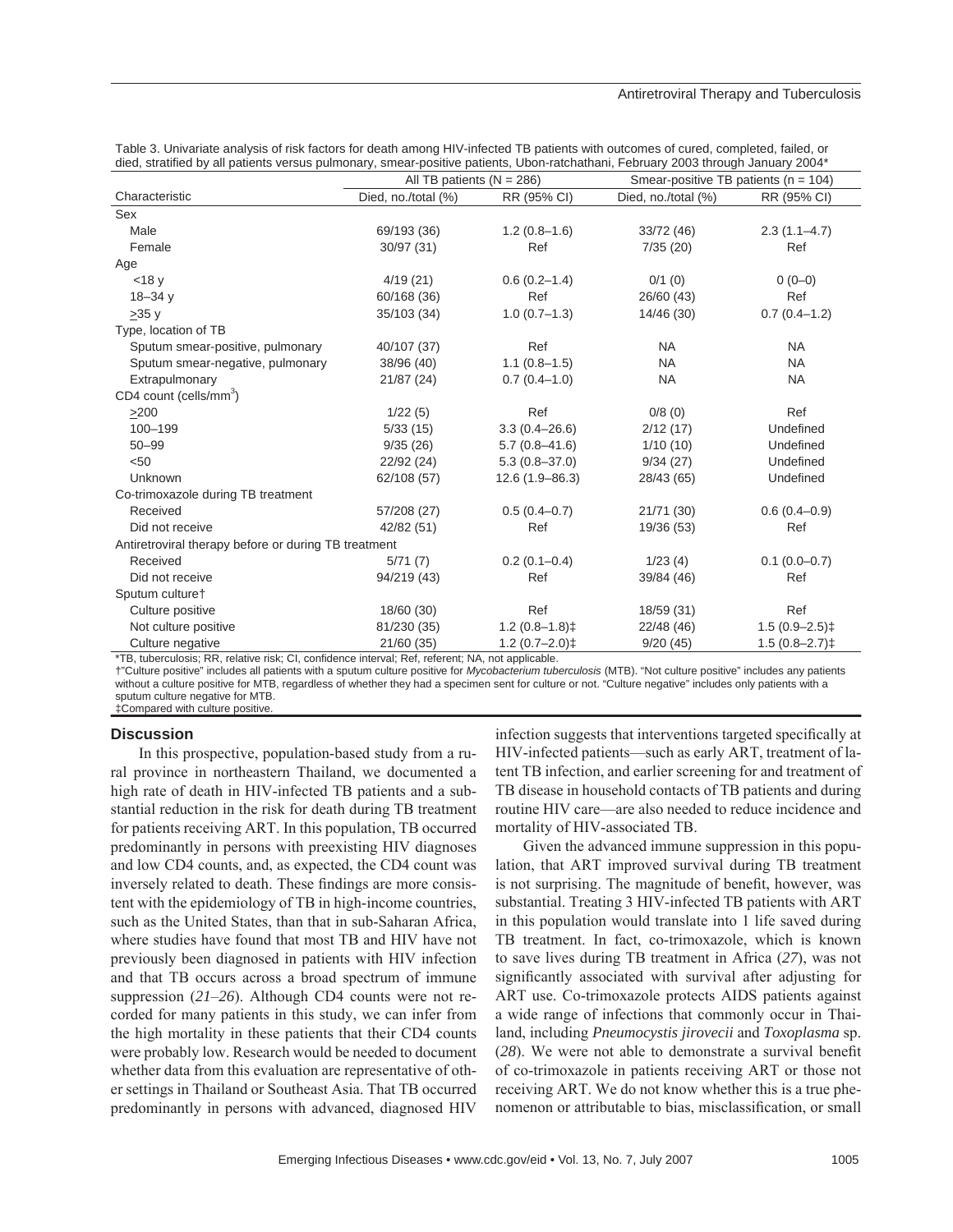## RESEARCH

Table 4. Multivariate analysis of risk factors for death among HIV-infected TB patients with outcomes of cured, completed, failed, or died and adjusted for site of treating facility,\* Ubon-ratchathani, February 2003 through January 2004†

| Characteristic                                       | Adjusted OR (95% CI) |
|------------------------------------------------------|----------------------|
| Antiretroviral therapy before or during TB treatment | $0.2(0.1-0.5)$       |
| Co-trimoxazole during TB treatment                   | $1.1(0.6 - 2.3)$     |
| CD4 count (cells/mm <sup>3</sup> )                   |                      |
| $>200$                                               | Referent             |
| 100-199                                              | $5.5(0.6 - 52.6)$    |
| $50 - 99$                                            | $9.3(1.0 - 82.9)$    |
| < 50                                                 | $9.7(1.2 - 78.4)$    |
| <b>Unknown</b>                                       | 29.9 (3.8-238.0)     |
| Type, location of TB                                 |                      |
| Sputum smear-positive, pulmonary                     | Referent             |
| Sputum smear-negative, pulmonary                     | $1.3(0.7 - 2.6)$     |
| Extrapulmonary                                       | $0.5(0.2 - 1.0)$     |
| *Data not shown.                                     |                      |

†TB, tuberculosis; OR, odds ratio; CI, confidence interval.

sample size. Further studies are needed to evaluate the survival benefit of co-trimoxazole in HIV-infected TB patients in Thailand. Our sample size was too small to compare outcomes between patients receiving regimens with efavirenz versus nevirapine or to compare outcomes between patients who received ART during the first 2 months of TB treatment compared with those who received ART later.

Our evaluation reinforces the importance of providing TB patients with early access to HIV diagnosis and treatment, as recommended in WHO's Interim Policy on TB/HIV Collaborative Activities (*1*). In this project, we found several missed opportunities, including HIV testing of TB patients, measurement of CD4 count, and initiation of co-trimoxazole and ART. Educating providers about the life-saving benefits of ART in HIV-infected TB patients is a major priority, but more data from observational studies and clinical trials are needed to provide evidence-based guidance about the optimum timing of ART and the incidence and management of overlapping toxicities and immune-reconstitution syndrome.

This study has several major limitations. First, we do not know the reasons why patients did not receive ART. Many patients who did not receive ART were likely deemed too ill and, therefore, unlikely to benefit from ART. This bias would exaggerate the benefit of ART; survival would determine ART use, not the reverse. To address this issue, we controlled for 2 factors likely to predict when a patient would receive ART, such as CD4 count and hospital of care (a surrogate for physician preference or resources). Moreover, after excluding persons who died within the first 2 months of TB treatment, i.e., persons likely to receive minimal benefit from ART and likely to have been deemed too ill to receive ART, we still identified a substantial benefit for ART.

Another limitation is that not all TB patients underwent HIV testing, which could skew our population toward those patients most likely to have advanced immune sup-

pression and, therefore, most likely to benefit from ART. Since these data were collected, rates of HIV testing of TB patients have increased substantially in Ubon-ratchathani, but the proportion identified as HIV infected remains similar to what it was in this study, suggesting that the number of HIV infections missed in this study population was small. This study was also based on surveillance and monitoring data from a public health program, which, though prospectively collected, necessarily relied on incomplete data, such as from routine medical records. Core data elements, such as CD4 count, were missing for many patients, and data about adverse events and causes of death, which are critical to assessing the risks of combined ART and TB treatment, were not collected. Low rates of culture positivity, particularly in smear-negative patients, leave open the possibility that some patients did not, in fact, have TB. Since this study, we have identified several reasons for the low yield of culture, including delayed transport times for specimens and inadequate specimen collection; efforts to improve these procedures have since been implemented. Even though many patients were not culture confirmed in this study, sputum smear-positive patients benefited strongly from ART, which suggests that misdiagnosis of TB is an unlikely explanation for our findings.

Major strides have been made in enhancing access to HIV treatment in the developing world. Nevertheless, as this study shows, deaths of patients with both TB and HIV remain high, and, even in a country such as Thailand with high rates of access to ART, few HIV-infected TB patients receive ART. Globally, measures to save lives of patients with both diseases have focused on making TB and HIV programs collaborate more closely. To that end, more data from these settings are urgently needed to convince policymakers in countries affected by this syndemic about the critical importance of rapidly expanding access to ART, particularly for HIV-infected TB patients.